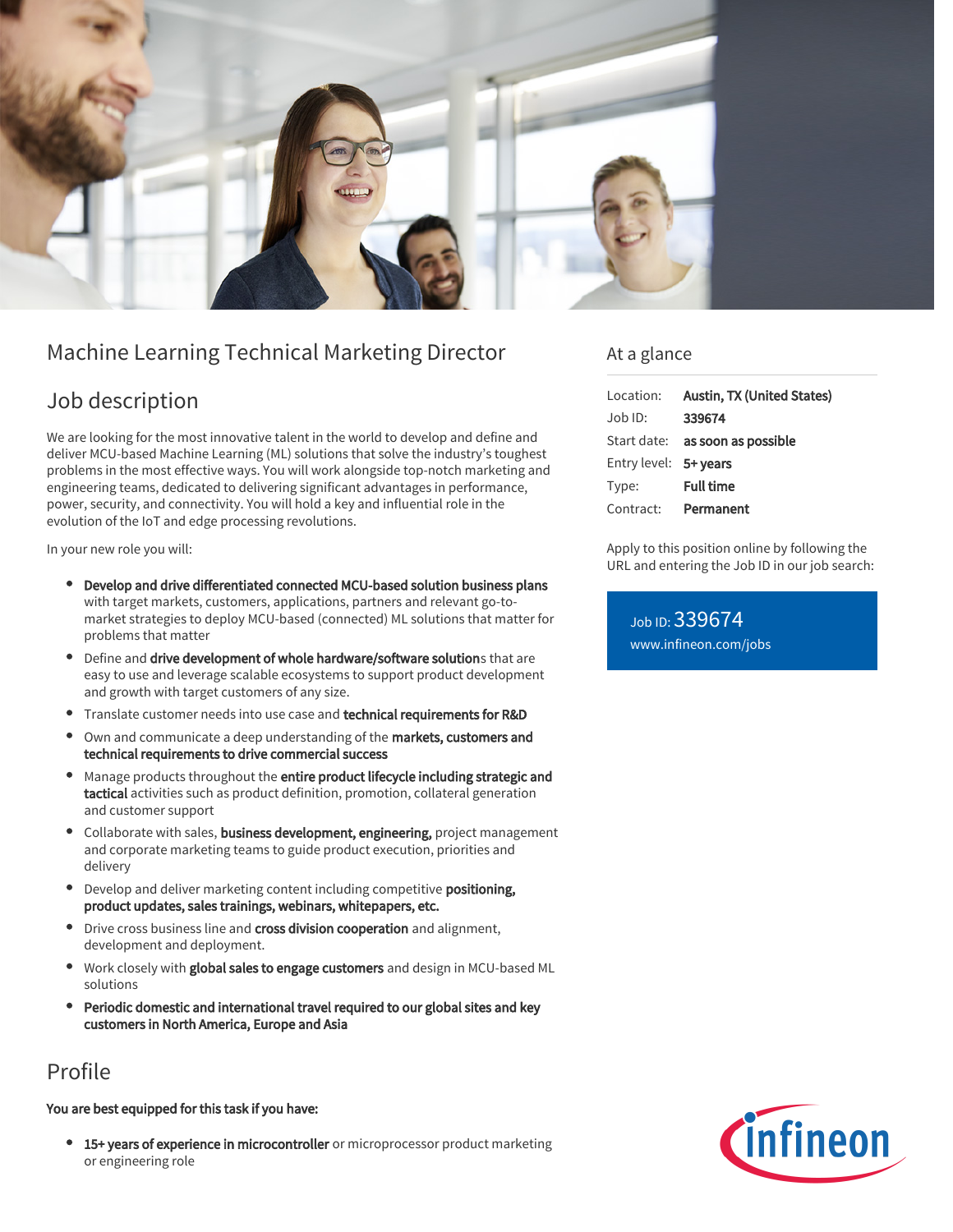#### 5+ years of ML focus

- **Proven track record of defining and delivering successful products to market**
- Strong focus on delivering results to plan
- Ability to engage customers at executive and engineering levels
- Solid understanding and proven track record of **product marketing** and product  $\bullet$ definition processes
- **•** Strong knowledge of embedded systems, including software and tools
- **•** Strong understanding of market and competition for processors and connectivity solutions
- Exceptional communication and presentation skills
- Ability to motivate and excite people and influence customers and internal stakeholders
- **•** Self-driving, self-motivated, enthusiastic, dynamic, adaptable, organized with attention to detail
- Master's/Bachelor's in Electrical Engineering, Computer Science (or equivalent), MBA preferred

## Why Us

### Part of your life. Part of tomorrow.

We make life easier, safer and greener – with technology that achieves more, consumes less and is accessible to everyone. Microelectronics from Infineon is the key to a better future. Efficient use of energy, environmentally-friendly mobility and security in a connected world – we solve some of the most critical challenges that our society faces while taking a conscientious approach to the use of natural resources.

Cypress Semiconductor Corporation is an equal opportunity employer. All qualified applicants will receive consideration for employment without regard to race, color, religion, sex (including pregnancy, childbirth, or related medical conditions), gender identity, national origin, ancestry, citizenship, age, physical or mental disability, legally protected medical condition, family care status, military or veteran status, marital status, domestic partner status, sexual orientation, or any other basis protected by local, state, or federal laws. Applicants with questions about access or requiring a reasonable accommodation for any part of the application or hiring process should contact the Talent Network by phone at (408) 503-2194.

Employment at Infineon is contingent upon proof of your legal right to work in the United States under applicable law, verification of satisfactory references and successful completion of a background check and drug test, and signing all your onboarding documents .

In some instances, if applicable, U.S. export control laws require that Infineon obtain a U.S. government export license prior to releasing technologies to certain persons. This offer is contingent upon Infineon's ability to satisfy these export control laws as related to your employment and anticipated job activities. The decision whether or not to submit and/or pursue an export license to satisfy this contingency, if applicable, shall be at Infineon's sole discretion.

### IMPORTANT NOTICE:

Infineon is requiring all new U.S. employees and contractors to be fully vaccinated against COVID-19. Full vaccination is defined as two weeks after both doses of a twodose vaccine or two weeks since a single-dose vaccine has been administered. Anyone unable to be vaccinated, either because of a sincerely held religious belief or a medical condition or disability that prevents them from being vaccinated, can request a reasonable accommodation.

Infineon Technologies takes data privacy and identity theft very seriously. As such, we do not request personally-identifiable information (PII) from applicants over the internet or electronically. Please kindly refrain from disclosing your PII electronically during the application process or to unauthorized websites that may purport to be